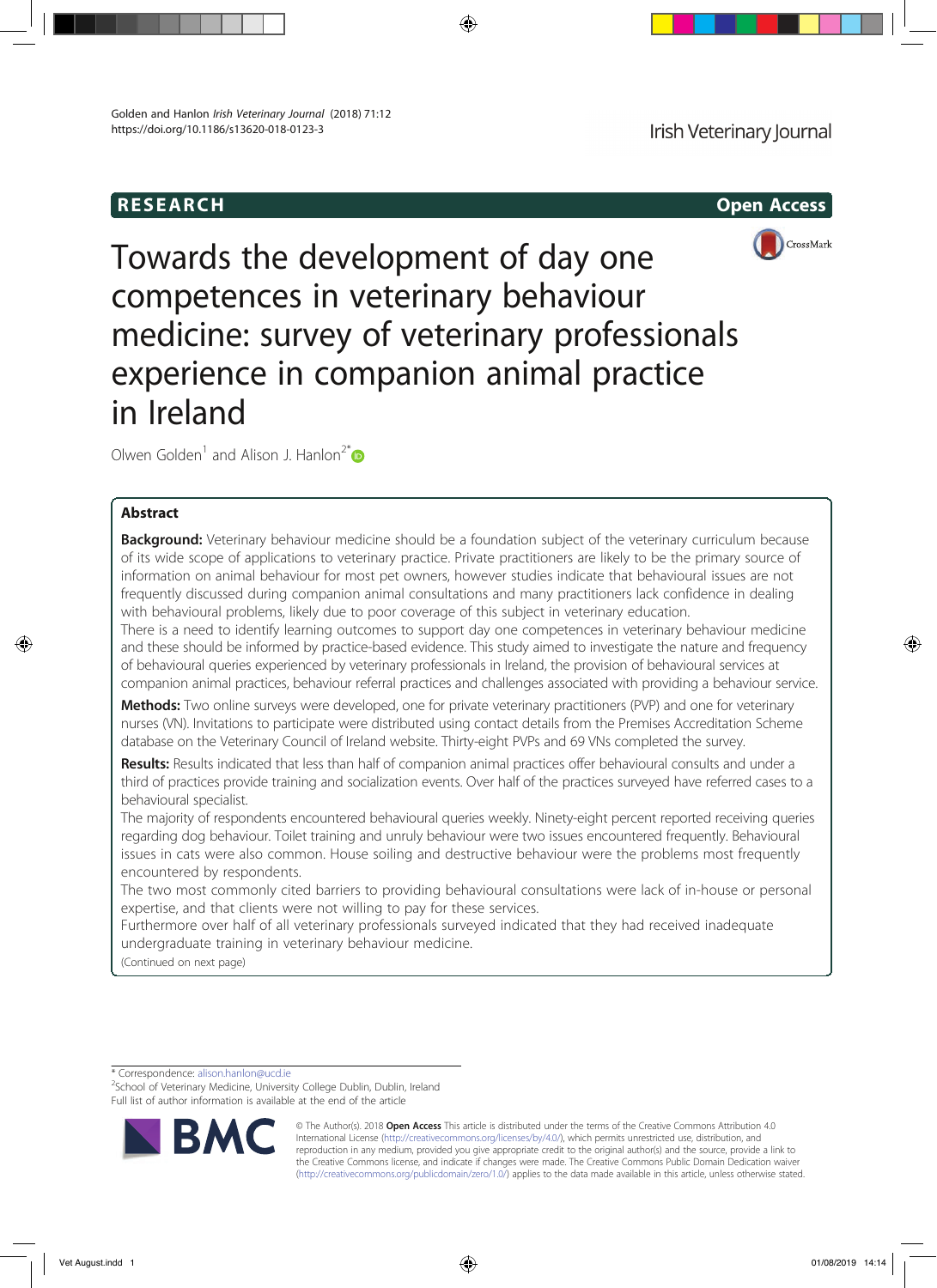#### (Continued from previous page)

**Conclusions:** Behavioural problems in companion animals can affect the quality of life of pets and their owners. Our survey findings indicate that many veterinary professionals frequently encounter behavioural problems and identify an opportunity for improved provision in behaviour medicine in veterinary education.

Keywords: Veterinary behaviour medicine, Companion animal behaviour, Day one competences, Veterinary behaviour curriculum

### Background

Veterinary behaviour medicine should be one of the foundation subjects of the veterinary education curriculum because of it's wide scope of applications to veterinary practice. For example, it is the first clinical sign of pain, injury and disease in animals, and underpins best practice with animal handling [1]. It is also a key indicator of animal welfare. In the companion animal sector, veterinary knowledge of animal behaviour is essential to addressing common behaviour problems in dogs and cats, which can affect the quality of life of the animal and owner.

McGreevy and Bennett [2] have reported a loss of 'animal sense' in pet owners, that as society moves towards urbanization we lose touch with what is normal regarding animal behaviour. Private veterinary practitioners (PVP) are likely to be the primary source of information on animal behaviour for most pet owners, however studies have indicated that opportunities to discuss behavioural issues and intervene in behavioural problems during companion animal consultations are often missed or not fully utilized [3, 4]. Inadequate assessment of these behavioural issues in veterinary practice, and timely referral to a specialist when required, have important implications for welfare [3], resulting in an increased risk of surrender of companion animals to shelters or euthanasia [4]. Whilst research has highlighted client demand for behavioural medicine, practitioners feel ill equipped to deal with such cases [3, 5], most likely due to poor coverage of animal behaviour in veterinary education [6, 7].

The European Coordination Committee for Veterinary Training (ECCVT) [8] published revised Day One Competences in veterinary medicine in 2015. They state that new veterinary graduates should have knowledge and understanding of 'the structure, function and behaviour of animals'. In 2011, the Federation of Veterinarians of Europe (FVE) and American Veterinary Medical Association (AVMA) collaborated to produce 12 competences [9], which included: 'Adequate clinical experience to diagnose, treat and prevent mental and physical disease, injury or defect in an animal'. Whilst behavioural medicine is clearly a requirement for these competences, no specific guidance was provided. In the context of the veterinary education curriculum, there is a need to identify learning outcomes to support day one competences in behavioural medicine, which should include practice-based evidence. The aim of this study was to investigate the nature and frequency of behavioural queries experienced by veterinary practitioners and veterinary nurses in Ireland, the behavioural services on offer in companion animal practices, behaviour referral practices and the perception among veterinary professionals of the challenges associated with providing a behaviour service.

### **Methods**

Two online surveys were created in SurveyMonkey® to explore the type and frequency of animal behaviour problems experienced by private veterinary practitioners (PVP) and veterinary nurses (VN) working in practice. An invitation to participate, which included links to the online surveys, was emailed to veterinary practices listed in the Premises Accreditation Scheme (PAS) database on the Veterinary Council of Ireland (VCI) website [Accessed 17 Feb 2017]. In total, 377 veterinary premises (categorised as Companion Animal Registered Veterinary Hospitals (RVH (CA)) and Registered Veterinary Clinics (RVC)) were emailed via MailChimp®. In the invitation, recipients were requested to circulate the email to all PVPs and VNs in the practice.

The survey was hosted online for 3 weeks from March 28th to April 18th 2017. Two reminder emails were sent to non-responders after the first and the second week respectively. In addition, the Irish Veterinary Nurses Association (IVNA) was contacted and an email containing the link to the VN survey was circulated to all of their members. Twitter alerts were also used to raise awareness of the surveys, requesting PVPs and VNs to email a dedicated University College Dublin address to access the survey. These alerts were sent twice during the three-week period.

The nature of the survey qualified for exemption from full ethical approval by the Human Research Ethics Committee at University College Dublin (LS-E-17-33-Hanlon).

### Survey design

The surveys consisted of 18 questions. Both surveys recorded the same information, except for the wording of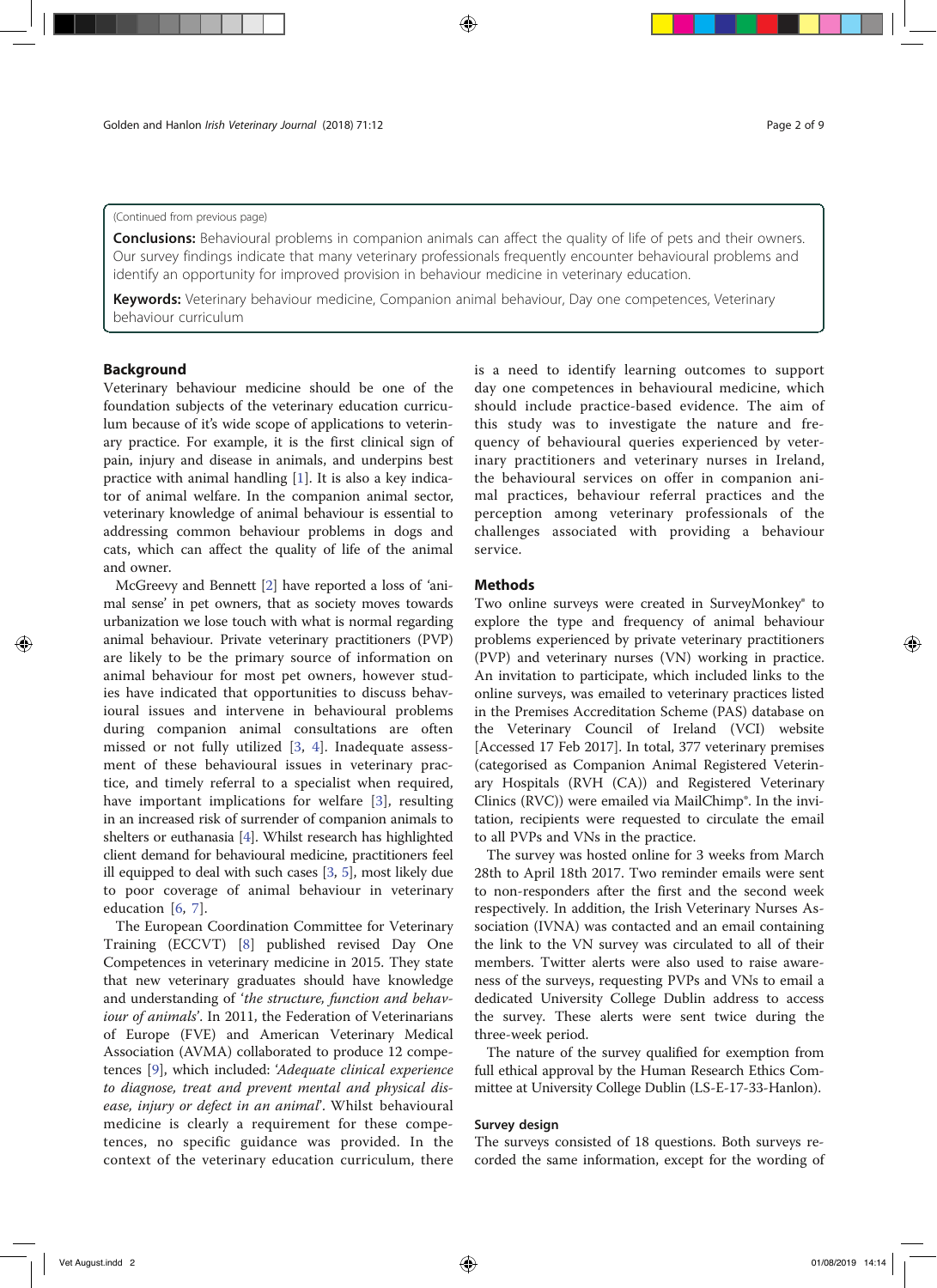questions relating to client interactions and case referrals in order to reflect the different roles of PVPs and VNs. The first two questions recorded the profession and year of graduation of the respondent. They also redirected respondents taking the wrong survey (ie PVPs taking the VN survey and vice versa). Information was requested on practice profile, whether it was rural/urban, species treated, number of veterinary professionals working in the practice, the behavioural services on offer in the practice and the staff members or external specialists responsible for these services.

Questions 10 to 16 related to general behavioural queries in regards to frequency and species, referral practices for behavioural problems and the frequency of specific behavioural issues for each companion animal species (canine, feline, equine). For the latter, participants were provided with a list of behavioural issues (Table 1) and requested to state if they encountered these issues daily, weekly, monthly or less often.

The final two questions aimed to establish the perception of veterinary professionals on the key challenges to providing behavioural consultations in practice and the experience of veterinary professionals in providing clinical advice on behavioural issues, in terms of the adequacy of their undergraduate training in this discipline.

The penultimate draft of the survey was peer-reviewed by three veterinary professionals with expertise in

|                        |  |  | Table 1 List of canine, feline and equine behaviour issues |  |
|------------------------|--|--|------------------------------------------------------------|--|
| included in the survey |  |  |                                                            |  |

| Species | Behaviour Problems                                                                                                                                                                                                                                                                                                                                                                                                                                                                                                                                  |  |  |  |
|---------|-----------------------------------------------------------------------------------------------------------------------------------------------------------------------------------------------------------------------------------------------------------------------------------------------------------------------------------------------------------------------------------------------------------------------------------------------------------------------------------------------------------------------------------------------------|--|--|--|
| Canine  | Toilet training<br>Inappropriate elimination<br>Aggression towards people<br>Aggression towards other dogs<br>Dog-reactive (dogs that over-react to other dogs)<br>Anxiety-related problems (e.g. separation anxiety)<br>Fearful behaviour (e.g. fear of fireworks, fear of the hoover)<br>Destructive behaviour (e.g. chewing furniture)<br>Compulsive disorders (e.g. tail-chasing, acral lick dermatitis)<br>Unruly behaviour (e.g. pulling on lead, jumping up)<br>Roaming or escaping<br>Poor recall<br>Vocalisation<br>Other (please specify) |  |  |  |
| Feline  | House soiling<br>Destructive behaviour (e.g. scratching furniture)<br>Aggression towards owner and other family members<br>Aggression towards guests<br>Aggression towards other pets<br>Overgrooming, wool or blanket-sucking<br>Anxiety-related problems (e.g. hiding)<br>Vocalisation<br>Fearful of other cats, dogs or people<br>Other (please specify)                                                                                                                                                                                         |  |  |  |
| Equine  | Handling problems (e.g. headshyness, barging)<br>Riding problems (e.g. bucking, spooking)<br>Stereotypies or stable vices (e.g. crib-biting, weaving)                                                                                                                                                                                                                                                                                                                                                                                               |  |  |  |

behavioural medicine in Ireland and amendments made based on their recommendations.

A copy of each survey can be found in the supplementary materials (see Additional files 1 and 2).

#### Results

Due to the method of distribution it was not possible to calculate an accurate response rate. The survey was aimed at PVPs and VNs working in companion animal practice. Forty-one PVPs accessed the survey and 38 completed it. One hundred and six VNs accessed the survey and 69 completed it.

### Respondent and practice profiles

The majority of PVP respondents graduated in the 1980s. In contrast, the majority of VN respondents had graduated since 2011 (Fig. 1).

Over half of the PVPs worked in a rural area, followed by urban and suburban practice. Of the VN respondents, almost 80% worked in either urban or suburban practices. For both respondent populations, the practice size was most commonly 3 PVPs and between 1 and 3 VNs. Dogs and cats were treated in almost all of the practices. Over half of the PVP practices treated horses, compared to 32% of the VN respondent practices (Fig. 2).

### Behavioural services

Of the PVP respondents, 40% of the practices offered behavioural services. Similar results were seen with VN respondents, with 33% of the practices offering behavioural consults. The majority of the behavioural consultations were provided by a PVP without a qualification in behaviour (14 /15 PVP and 9/23 VN responses). The VN respondents (8/23) stated that behavioural services were given by a VN with a behavioural qualification. Six of this group answered that behaviour consultations were conducted by an external specialist who was a veterinary surgeon.

Only 16% of the PVP respondents reported that their practice provided puppy parties, play dates or other training events. In contrast, VN respondents indicated that 30% of their workplaces provided these training events. The majority of VN (16/21) respondents indicated that these training events were run by a VN with no behavioural qualification.

#### Type and frequency of behavioural queries

The VN respondents indicated a higher frequency of client queries on behavioural issues (44% daily and 49% weekly) compared to PVPs (16% daily, 46% weekly and 22% monthly).

In both the PVP and VN respondent populations, over 98% stated that they received queries about dog behaviour. Behavioural issues in cats were also common, with 53% of the PVP and 65% of the VN groups reporting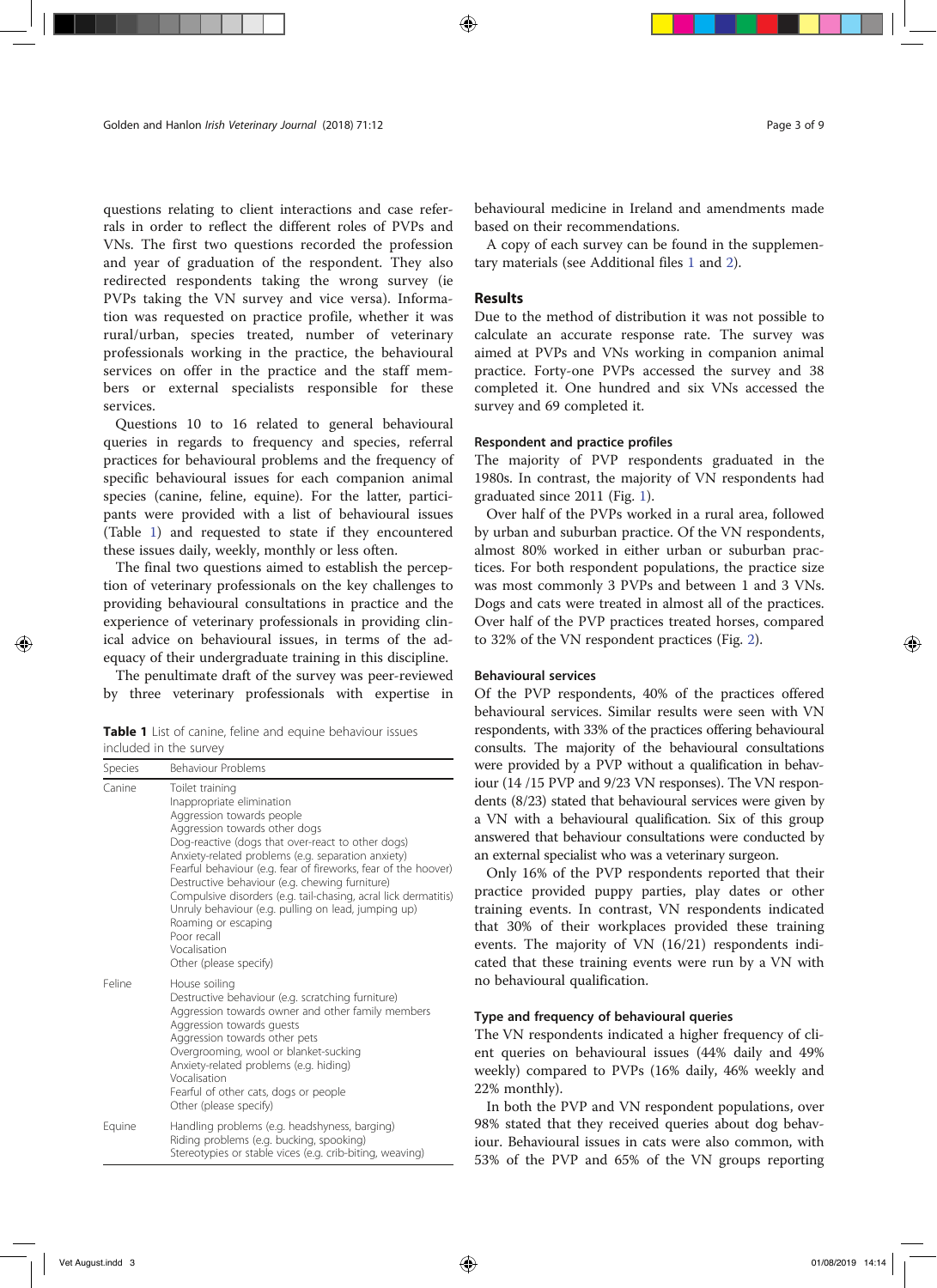

that they were asked about cat behaviour. Thirteen percent of the PVP respondents stated that they were asked about horses, compared to only 1% of the VN respondents. Respondents were given the option to provide additional information: 8% of PVPs and 4% of VNs referred to client queries about exotics and small rodents such as rabbits and guinea pigs.

### Behaviour referrals

Fifty-four percent of the PVP respondents reported that they had referred animals to a behaviour specialist and 73% of the VNs worked in a practice where an animal had been referred. In relation to the qualification of the specialist, 62% of PVP respondents had referred to a veterinary surgeon with a specialisation in animal behaviour. Eighteen out of 48 (37%) VN respondents stated that an animal had been referred to a Certified Clinical Animal Behaviourist (CCAB), 23% to a veterinary surgeon with a behaviour specialisation and 31% did not know the qualification of the specialist.

### Nature of behavioural problems encountered in practice

Questions 14–16 related to the types and frequency of behavioural problems encountered by veterinary professionals in practice. Regarding canine behaviour problems, toilet training was a commonly reported issue by both groups. 'Unruly behaviour' was a problem that many VN respondents encountered daily, but the PVP respondents did not report it as a common issue (Fig. 3a).

Regarding cat behavioural issues, both groups indicated that they did not encounter many of these issues on a daily or weekly basis. PVP and VN respondents encountered house soiling and destructive behaviour

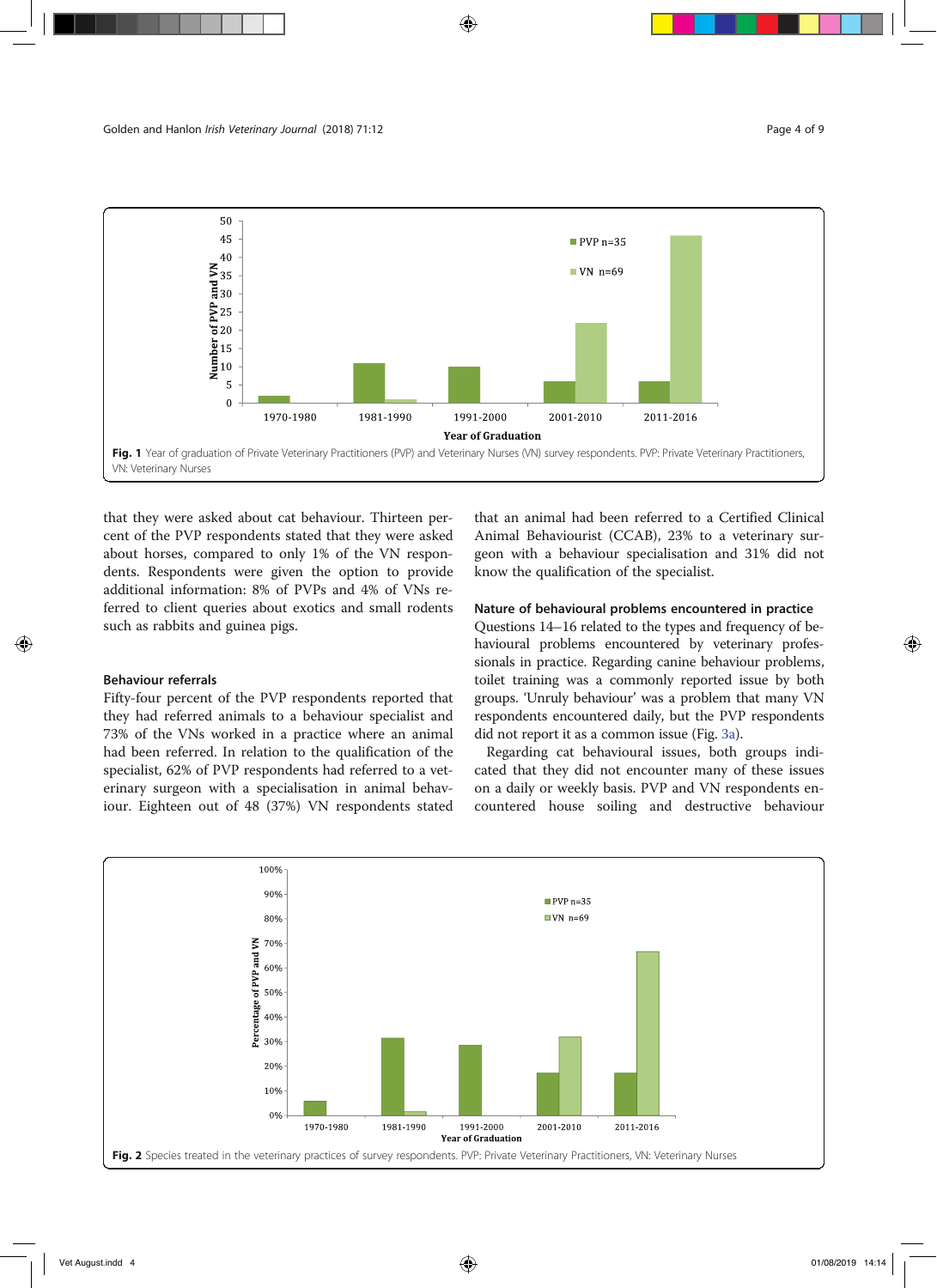



problems frequently. Twelve percent of the VN respondents encountered anxiety-related behaviour daily, however the PVP respondents did not report this as a common problem (Fig. 3b).

Thirteen PVPs answered the question on horse behavioural issues. Although 5 practitioners (38%) stated that they observed handling problems monthly, the vast majority of PVPs saw equine behavioural issues less frequently than monthly. Eleven VNs responded to this question and similarly, the majority encountered problems less often than monthly. Four respondents stated that they encountered stereotypies at a monthly frequency.

### Barriers to providing behavioural consultations

Respondents were permitted to select more than one response for this question. Of the 37 PVP respondents, 59% stated that 'Clients not willing to pay' was the main obstacle, followed by 'Lack of in-house or personal expertise' (57%). Forty-nine percent stated that 'Lack of time' was a key factor and 30% felt that there was a lack of referral expertise. Twenty-seven percent selected 'No demand for animal behaviour consultations' as an obstacle. Of the 68 VN respondents, 69% felt that 'Lack of in-house or personal expertise' was a key factor. Sixty percent indicated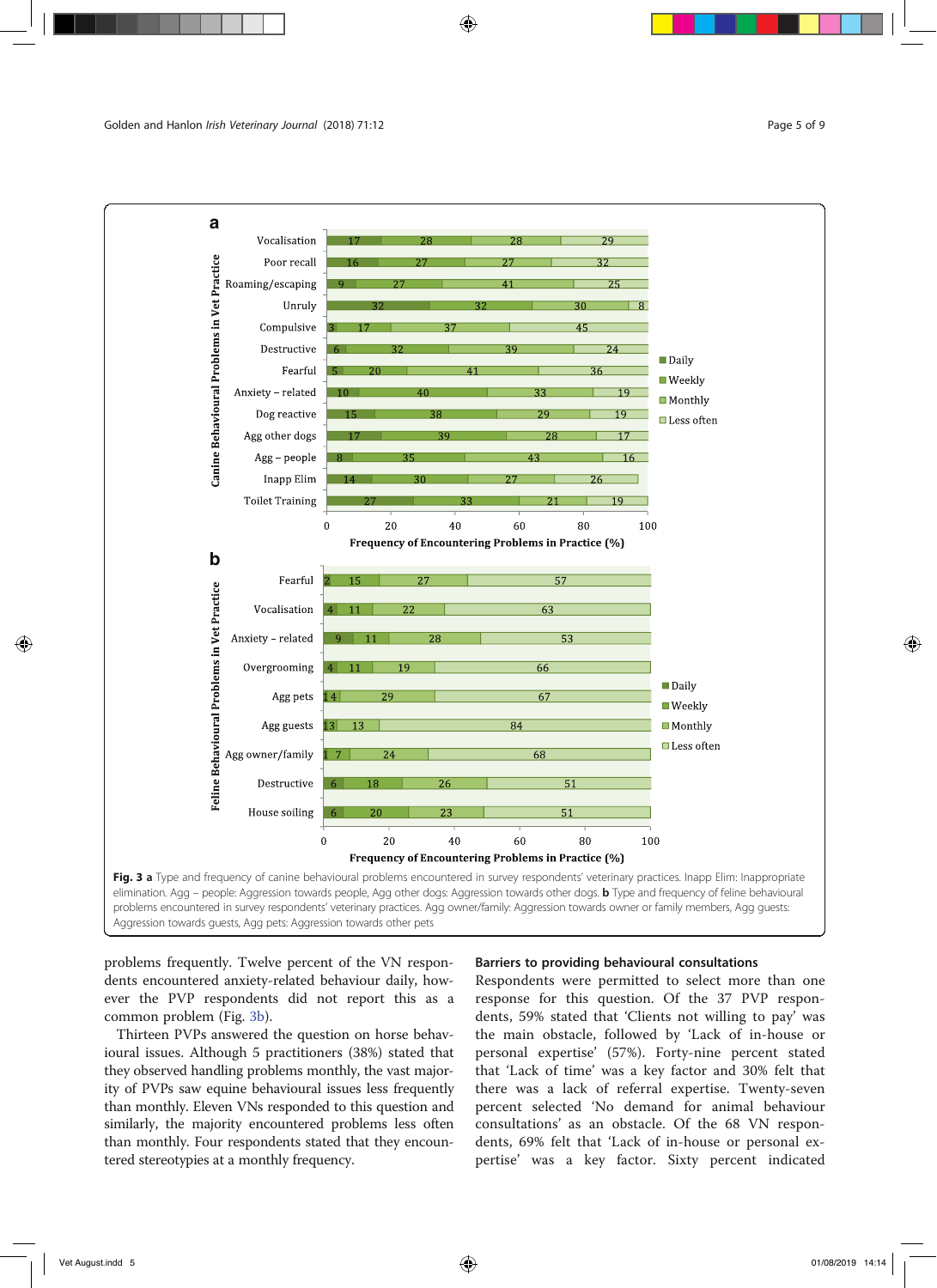'Clients not willing to pay' as a key obstacle and 'Lack of time' was selected by 41% of VN respondents (Fig. 4).

### Provision of professional training in animal behaviour

The final question asked respondents to describe their clinical experience of dealing with behavioural issues with regards to undergraduate training (Table 2). Of the 38 PVP respondents, 45% indicated that they had received inadequate training to provide clinical advice on behaviour. Thirty-two percent felt that they had received inadequate undergraduate training but had developed a competency in behaviour. Eighteen percent reported that they had received adequate training but did not see sufficient cases to maintain competency. Only 5% felt that they had received adequate undergraduate training and saw sufficient cases to maintain competency. Of the 69 VN respondents, 32% reported that they had received inadequate training to provide clinical advice on behaviour; 29% that they had received inadequate undergraduate training but had developed a competency in behaviour; 23% indicated that they had received adequate training but did not see sufficient cases to maintain competency. Only 7% reported that they had received adequate undergraduate training and saw sufficient cases to maintain competency. None of the PVP respondents had completed a further qualification in veterinary behaviour, compared to 6 out of 69 VN respondents.

### **Discussion**

This survey is part of a broader research aim to develop day one competences for veterinary behaviour medicine, by exploring queries encountered in companion animal practice, what species they related to, the referral policy for behavioural issues and behavioural services offered by veterinary practices. This information will be used to

to data protection laws. The majority of PVP respondents had graduated in the 1980s (range 1970 to 2016). In contrast, except for one VN respondent, the majority had graduated since 2010. Respondents were contacted through email addresses provided on the VCI Premises Accreditation Scheme (PAS), therefore many of the PVPs were likely to be practice principals or partners, which could explain the age profile of the respondents. The age profile of the VN respondents is likely due to the fact that training programmes in veterinary nursing in Ireland commenced in 2000. It is likely that the results for PVPs may have differed if more recent graduates had participated, reflecting the advancement of research underpinning veterinary behaviour medicine. However, the time assigned to animal behaviour in the veterinary curriculum at UCD has not been commensurate with the substantive increase in knowledge and application of veterinary behaviour medicine.

The practice profile of the PVPs had a higher percentage of rural practices, while the VN respondent population was predominantly urban or suburban. This trend is also seen in the responses to the question regarding species treated in the practice. Less cattle and sheep were treated in the practices described by the VN group. This may be a reflection of the lower employment rates of VNs in farm animal practice.

The majority of respondents' practices do not provide behavioural services such as behavioural consultations and training events. In most cases, these services were provided by a veterinary professional with no specialisation in behaviour, which is a concerning trend. Training events or behavioural consultations provided by staff

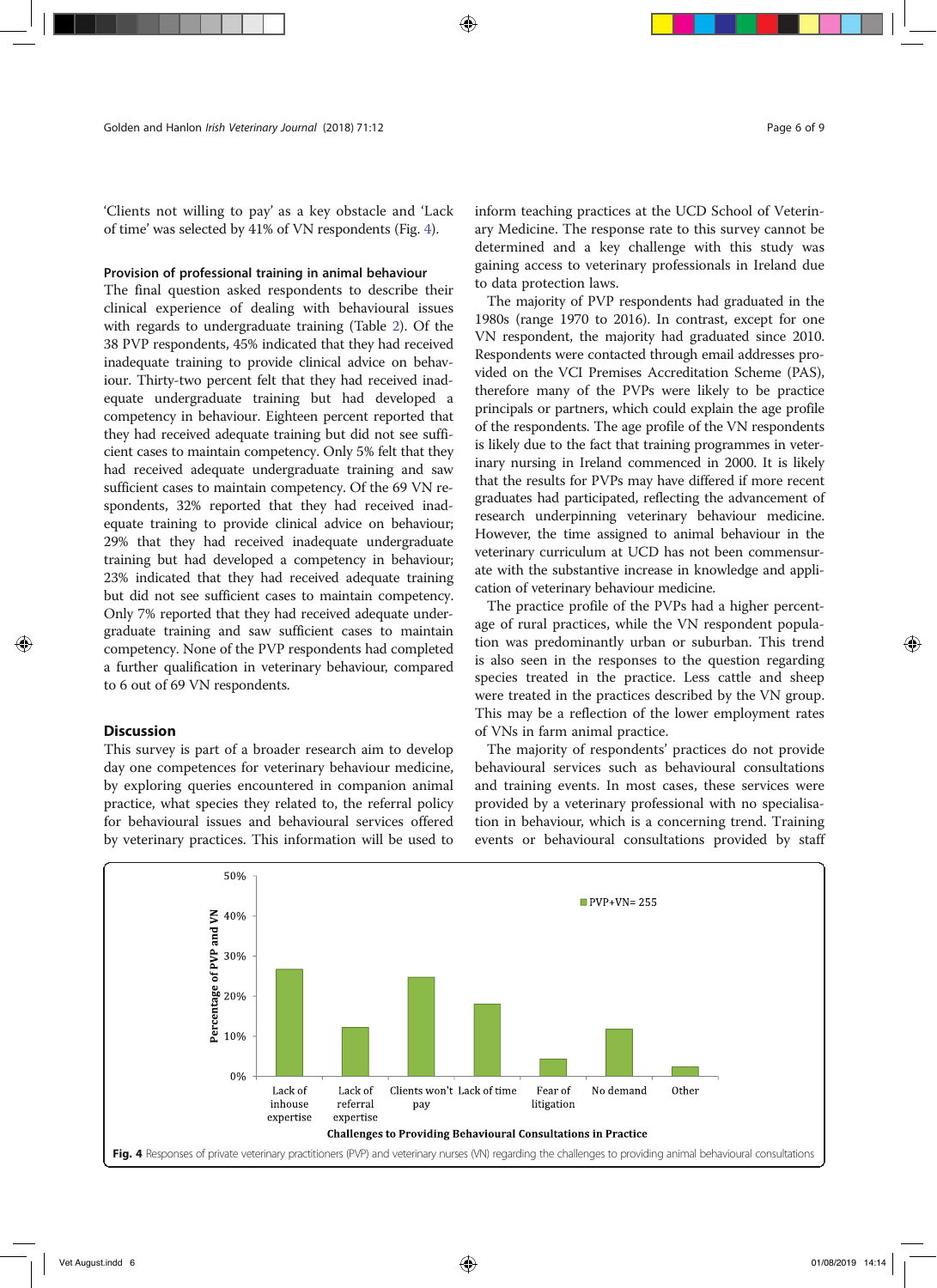| Statement describing clinical experience of<br>dealing with behavioural issues in practice                           | Number of PVP and VN that picked statement as most<br>accurate description of clinical experience ( $n = 107$ ) | % PVP<br>$n = 38$ | % VN<br>$n = 69$ |
|----------------------------------------------------------------------------------------------------------------------|-----------------------------------------------------------------------------------------------------------------|-------------------|------------------|
| I received inadequate undergraduate training to provide clinical<br>advice on animal behaviour.                      | 39                                                                                                              | 45%               | 32%              |
| I received inadeguate undergraduate training but have developed<br>a competency in animal behaviour.                 | 32                                                                                                              | 32%               | 29%              |
| I received adequate undergraduate training but do not see a<br>sufficient number of cases to maintain competency.    | 23                                                                                                              | 18%               | 23%              |
| I received adequate undergraduate training and I see a sufficient<br>number of cases to maintain competency.         |                                                                                                                 | 5%                | 7%               |
| I received inadequate undergraduate training but I have obtained<br>a further qualification in veterinary behaviour. | 4                                                                                                               | 0%                | 6%               |
| I received adequate undergraduate training and I have obtained<br>a further qualification in veterinary behaviour.   |                                                                                                                 | 0%                | 3%               |

Table 2 Clinical experience of Private Veterinary Practitioners (PVPs) and Veterinary Nurses (VN) dealing with animal behavioural issues in practice with regards to undergraduate training

without specialist knowledge are unlikely to be as effective as those provided by specialists in the area. For example, dominance theory in dog behaviour has been refuted in recent years [10] and applying ill-informed training techniques can be harmful to dog welfare [11]. There is a moderately high rate of referrals in respondents' practices (54% of PVPs and 73% of VNs). The majority of these referrals were to a veterinary surgeon with a behavioural specialisation. Referrals to a Certified Clinical Animal Behaviourist were also relatively common. It is possible that there is overlap between these two groups.

Regarding the frequency of behaviour queries, while a high proportion of the VN respondents received daily enquiries, for both groups behavioural enquiries were usually a weekly occurrence. Dogs were the species most commonly asked about, followed by cats. There was a marked difference in the incidence of equine queries between the PVP and VN groups, which may reflect VN employment trends in Ireland.

Toilet training was one of the most commonly reported issues, although these may be conversations with a preventative aim, for example brought up at a puppy's first vaccination consultation, as opposed to a discussion about a behaviour 'problem'. Unruly behaviour was a common issue reported by VN respondents. It is possible that issues like these may come up more frequently while chatting with clients outside of the consulting room, or that it was observed first hand while dealing with in-patients. Meyer [12] reported that owners were most concerned by unruly behaviour, whereas vets were consulted most about more complex behaviours. In the 2016 People's Dispensary for Sick Animals (PDSA) animal wellbeing report [13], similar behaviours (jumping up at people) were the most commonly reported issue by dog owners. Both PVP and VN respondents encountered aggression towards other dogs and anxiety-related problems frequently. These are common issues and may be particularly evident in dogs visiting a veterinary clinic and waiting in the reception area with other dogs. In the 2016 PDSA survey, 3% of the dog owners surveyed stated 'biting other dogs' as an issue and 5% reported that their dogs showed signs of distress when left alone. Although the latter issue related only to separation anxiety, it is part of the broader spectrum of anxiety-related behaviours. Destructive behaviour and aggression towards people were encountered less frequently by our respondents. Seven percent of dog owners in the PDSA survey reported destructive behaviour as an issue. Aggression towards people was reported by 3% of this group [13].

In cats, house soiling and destructive behaviour were two of the most frequently encountered issues. Destructive behaviour was the most common undesirable behaviour reported by cat owners in the PDSA survey [13]. It was also the most frequently reported behavioural problem in a recent survey of Danish cat owners [14]. In the Danish survey, house soiling was also a common problem reported by owners. Nine percent of the UK cat owners (2, 246 owners) surveyed by the PDSA reported it as an issue [13].

It is interesting to note that the PVP respondents did not report anxiety-related behaviour as a frequent occurrence, but 12% of VN respondents reported that they encountered it daily. Similar to unruly behaviour in dogs, this may be something that VNs discuss with clients outside of the consulting room or encounter with inpatients.

The majority of respondents cited 'lack of inhouse or personal expertise' as a barrier to providing behaviour consultations. In a survey of UK veterinarians in small animal practice [3], the majority of PVPs surveyed did not feel confident dealing with behavioural problems. Similar findings were reported in a survey by Patronek and Dodman [6]. When asked to select a statement that best described their experience of dealing with behavioural issues in practice, the majority of veterinary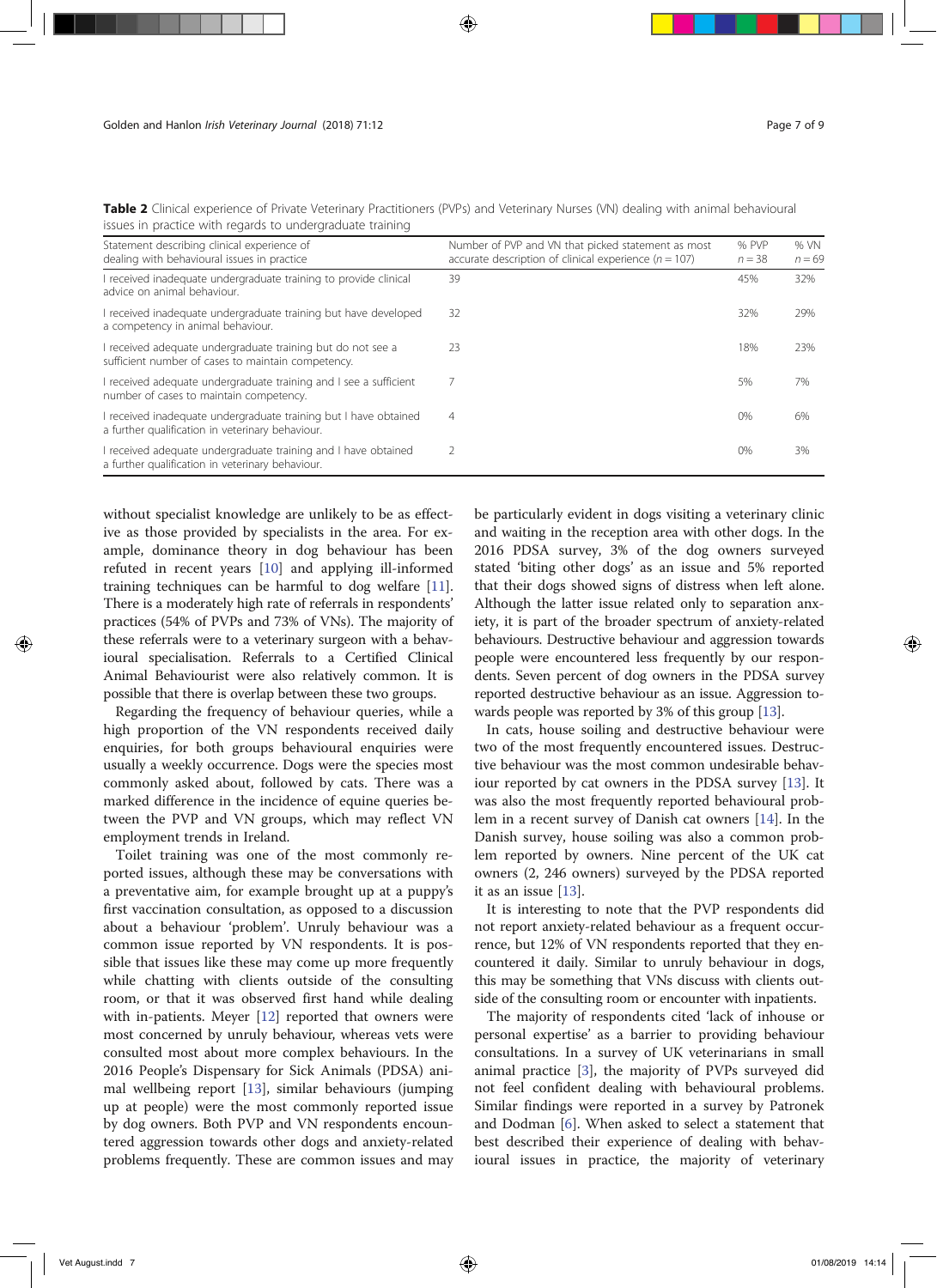professionals stated that they did not receive adequate undergraduate training to provide advice on animal behaviour. The second most frequent choice also referred to inadequate undergraduate training and the subsequent development of a competency in animal behaviour. This indicates that the undergraduate curriculum in behavioural medicine is failing to prepare veterinary surgeons and veterinary nurses in Ireland for the assessment and treatment of behavioural issues in practice. It is important to note that our respondents, particularly the VNs may have graduated from a number of different educational institutions. A lack of time and resources dedicated to behavioural teaching in veterinary schools has been noted in the UK [7] and the US [6, 15].

The Day One Competences outlined by the ECCVT [8] and the FVE and AVMA [9] include references to knowledge of animal behaviour and an understanding of the diagnosis and treatment of mental disease. However, based on the feedback from veterinary professionals surveyed in our study and of those in other studies [3, 4, 15], there is a need for comprehensive learning outcomes for veterinary behavioural medicine and a clearly defined set of day one competences. Engagement with veterinary professionals, specialists in veterinary behaviour medicine and other stakeholders such as companion animal owners would be of value, to identify Day one skills and knowledge including an understanding of how behavioural issues affect the human-companion animal bond and client expectations regarding the supports they feel veterinary professionals can put in place to deal with these problems or to prevent them.

### Conclusions

Behavioural problems in companion animals can affect the quality of life of pets and their owners and have serious welfare implications. Our survey findings indicate that veterinary professionals frequently encounter queries about animal behaviour, but feel that their undergraduate training did not prepare them for dealing with these problems in practice. Furthermore it highlights an opportunity to develop behavioural medicine within the veterinary education curriculum to facilitate the wider provision of behavioural services in veterinary practice. Whilst current day one competences for veterinary medicine include references to behavioural medicine, a clearly defined set of day one competences is required.

### Additional files

Additional file 1: Questionnaire sent to Private Veterinary Practitioners. (PDF 60 kb) Additional file 2: Questionnaire sent to Veterinary Nurses. (PDF 60 kb)

#### Abbreviations

CCAB: Certified Clinical Animal Behaviourist; ECCVT: The European Coordination Committee for Veterinary Training; FVE: Federation of Veterinarians of Europe; IVNA: Irish Veterinary Nurses Association; PAS: Premises Accreditation Scheme; PDSA: People's Dispensary for Sick Animals; PVP: Private veterinary practitioner; RVC: Registered Veterinary Clinic; RVH (CA): Companion Animal Registered Veterinary Hospital; VCI: Veterinary Council of Ireland; VN: Veterinary nurses

#### Acknowledgments

We thank Orla Doherty, Mark McCorry and Sandra Nicholson for reviewing the surveys and providing valuable feedback; Bernadette Kieromin for her assistance with the distributing the surveys and the Irish Veterinary Nursing Association for circulating the surveys to their members.

#### Availability of data and materials

The data generated during this study are available from the corresponding author on reasonable request.

#### Authors' contributions

OG and AH both designed the survey, analysed the data and contributed to the writing of this manuscript. Both authors read and approved the final manuscript for submission.

#### Ethics approval and consent to participate

The nature of the survey qualified for exemption from full ethical approval by the Human Research Ethics Committee at University College Dublin (LS-E-17-33-Hanlon).

#### Competing interests

The authors declare that they have no competing interests.

#### Publisher's Note

Springer Nature remains neutral with regard to jurisdictional claims in published maps and institutional affiliations.

#### Author details

<sup>1</sup>Department of Agriculture, Food and the Marine, Central Veterinary Research Laboratory, Backweston, Celbridge, Co. Kildare, Ireland. <sup>2</sup>School of Veterinary Medicine, University College Dublin, Dublin, Ireland.

#### Received: 24 January 2018 Accepted: 30 April 2018 Published online: 12 May 2018

#### References

- 1. Grandin T. Behavioral principles of livestock handling. The Professional Animal Scientist. 1989;5(2):1–11.
- 2. McGreevy PD, Bennett PC. Challenges and paradoxes in the companion animal niche. Anim Welf. 2010;19(Suppl 1):11–6.
- 3. Roshier AL, McBride EA. Canine behaviour problems: discussions between veterinarians and dog owners during annual booster consultations. Vet Rec. 2012; https://doi.org/10.1136/vr.101125.
- 4. Hetts S, Heinke ML, Estep DQ. Behaviour wellness concepts for general veterinary practice. J Am Vet Med Assoc. 2004;225:506–13.
- 5. Roshier AL, EA MB. Veterinarians' perceptions of behaviour support in smallanimal practice. Vet Rec. 2012; https://doi.org/10.1136/vr101124.
- 6. Patronek GJ, Dodman NH. Attitudes, procedures and delivery of behaviour services by veterinarians in small animal practice. J Am Vet Med Assoc. 1999;215:1606–12.
- 7. Wickens SM. An overview of developments in the regulation of those treating behavioural disorders in animals in the United Kingdom. J Vet Behav: Clin Appl Res. 2007;2:29–34.
- 8. European Coordination Committee for Veterinary Training (ECCVT): Day one competences. 2015. http://www.fve.org/education/docs\_to\_download/ ECCVT%20Newsletter/Other%20activities/2015\_2%20D1C\_Adopted.pdf. Accessed 30 May 2017.
- 9. Joint Federation of Veterinarians of Europe (FVE) American Veterinary Medical Association (AVMA): Statement on veterinary education. 2011. http://www.fve.org/news/position\_papers/education/2011\_fve\_avma\_joint\_ stat\_vet%20education.pdf. Accessed 5 May 2017.